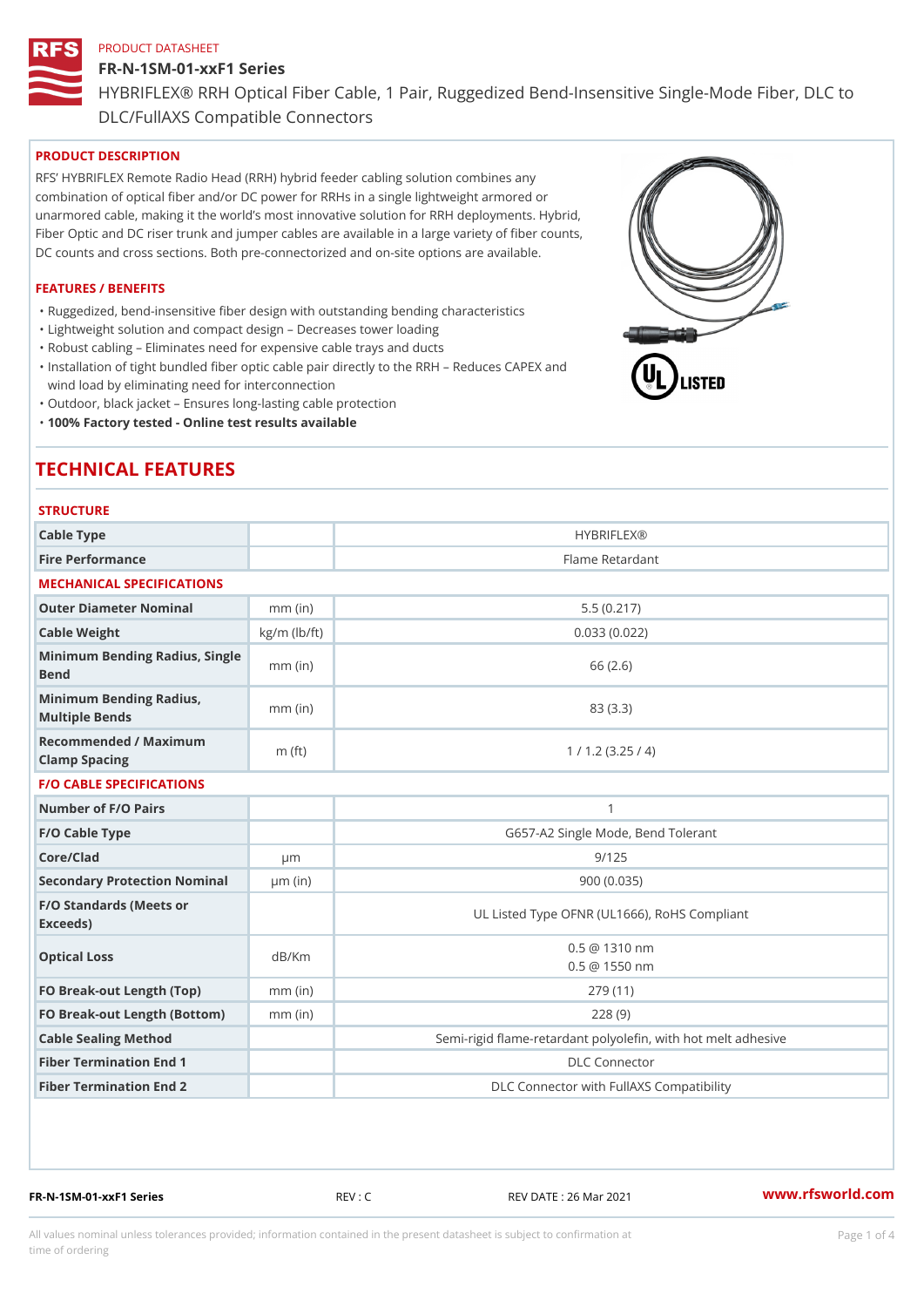FR-N-1SM-01-xxF1 Series HYBRIFLEX® RRH Optical Fiber Cable, 1 Pair, Ruggedized Bend-Insens DLC/FullAXS Compatible Connectors

| CABLE JACKET                                    |                             |                                             |
|-------------------------------------------------|-----------------------------|---------------------------------------------|
| UV-Protection Individual and<br>External Jacket |                             | Yes                                         |
| Jacket Material                                 |                             | Flame Retardant, Indoor/Outdoor, PVC, Black |
| TESTING AND ENVIRONMENTAL                       |                             |                                             |
| Storage Temperature                             | $^{\circ}$ C ( $^{\circ}$ F | $-40$ to $70$ ( $-40$ to $158$ )            |
| Operation Temperature                           | $^{\circ}$ C ( $^{\circ}$ F | $-40$ to 65 ( $-40$ to 149)                 |
| Installation Temperature                        | $^{\circ}$ C ( $^{\circ}$ F | $-20$ to 65 ( $-4$ to 149)                  |
| Jacket Specifications                           |                             | UL 1666                                     |

# EXTERNAL DOCUMENT LINKS

NOTES

Installation Guidelwinessad QuickShip 2.0 Program [Informa](http://www.rfsworld.com/images/hybriflex/quickship_program_2.pdf)tion: On-line Factory Te[s](https://www.rfsworld.com/pictures/userfiles/programs/AAST Latest Version.zip)teResults:

| ADDITIONAL ASSEMBLIES - 1 PAIR SM FIBEARD DITIONAL ASSEMBLIES - 2 PAIR SM FIBER |  |  |  |  |  |
|---------------------------------------------------------------------------------|--|--|--|--|--|
|---------------------------------------------------------------------------------|--|--|--|--|--|

| Length, ft | Model Number                     |
|------------|----------------------------------|
| 10         | FR-N-1SM-01-10F1                 |
| 20         | FR-N-1SM-01-20F1                 |
| 30         | FR-N-1SM-01-30F1                 |
| 40         | $FR - N - 1$ S M - 0 1 - 4 0 F 1 |
| 50         | FR-N-1SM-01-50F1                 |
| 60         | FR-N-1SM-01-60F1                 |
| 79         | FR-N-1SM-01-70F1                 |
| 80         | $FR - N - 1$ S M - 01 - 80 F 1   |
| 90         | FR-N-1SM-01-90F1                 |
| 100        | FR-N-1SM-01-100F1                |
|            |                                  |

| $L$ ength, ft | Model Number                 |
|---------------|------------------------------|
| 10            | $FR - N - 2 SM - 01 - 10 F1$ |
| 20            | $FR - N - 2SM - 01 - 20F1$   |
| 30            | $FR - N - 2 SM - 01 - 30 F1$ |
| 40            | $FR - N - 2 SM - 01 - 40 F1$ |
| 50            | FR-N-2SM-01-50F1             |
| 60            | $FR - N - 2 SM - 01 - 60 F1$ |
| 70            | $FR - N - 2 SM - 01 - 70 F1$ |
| 80            | $FR - N - 2 SM - 01 - 80 F1$ |
| 90            | $FR - N - 2 SM - 01 - 90 F1$ |
| 100           | FR-N-2SM-01-100F1            |
|               |                              |

FR-N-1SM-01-xxF1 Series REV : C REV DATE : 26 Mar 2021 [www.](https://www.rfsworld.com)rfsworld.com

All values nominal unless tolerances provided; information contained in the present datasheet is subject to Pcapgnéio 2m atio time of ordering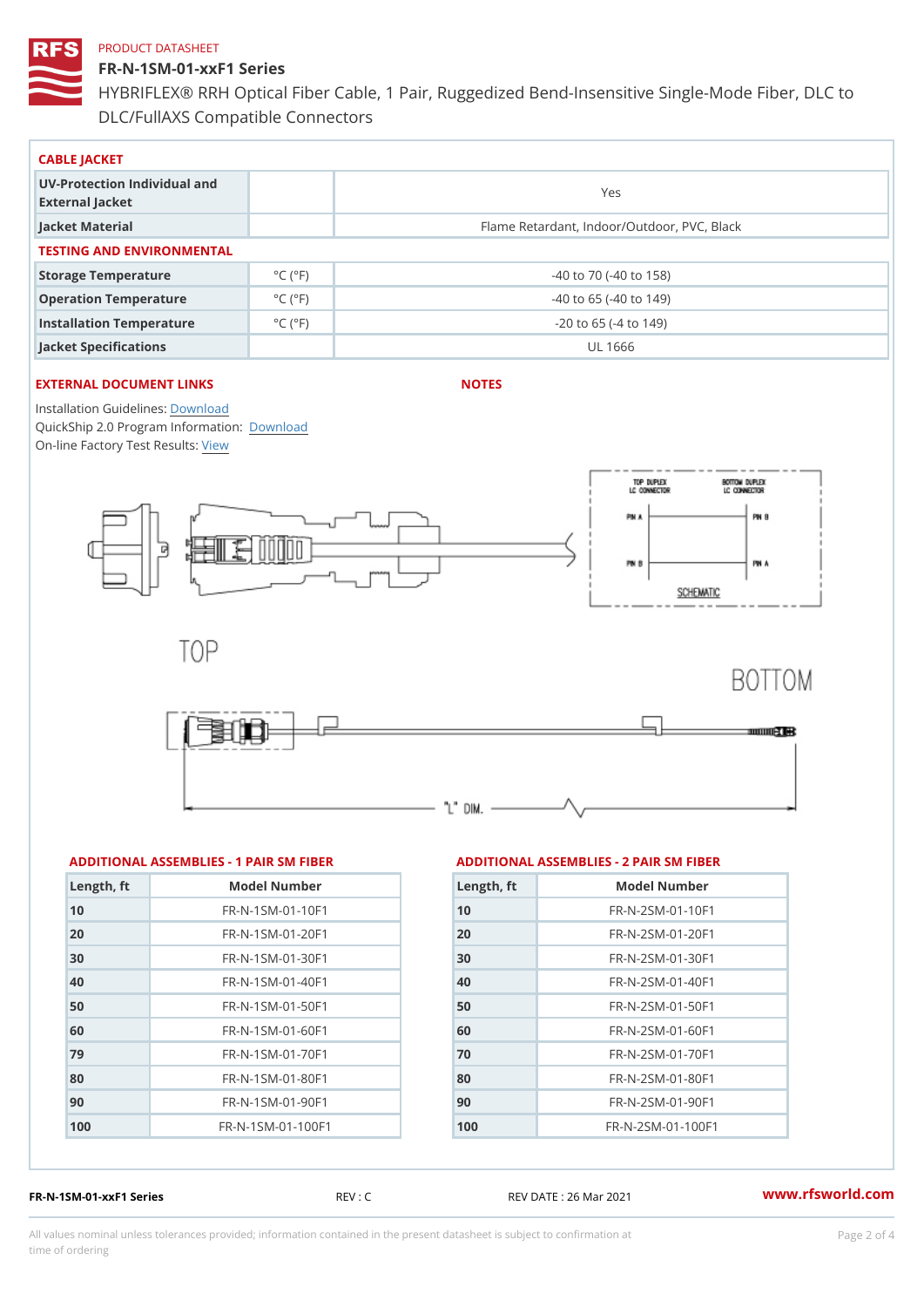FR-N-1SM-01-xxF1 Series

HYBRIFLEX® RRH Optical Fiber Cable, 1 Pair, Ruggedized Bend-Insens DLC/FullAXS Compatible Connectors

ADDITIONAL ASSEMBLIES - 3 PAIR SM FIBERED DITIONAL ASSEMBLIES - 4 PAIR SM FIBER

| Length, ft | Model Number                  |
|------------|-------------------------------|
| 10         | $FR - N - 3 S M - 01 - 10 F1$ |
| 20         | FR-N-3SM-01-20F1              |
| 30         | FR-N-3SM-01-30F1              |
| 40         | FR-N-3SM-01-40F1              |
| 50         | $FR - N - 3 S M - 01 - 50 F1$ |
| 60         | $FR - N - 3 S M - 01 - 60 F1$ |
| 79         | FR-N-3SM-01-70F1              |
| 80         | FR-N-3SM-01-80F1              |
| 90         | FR-N-3SM-01-90F1              |
| 100        | FR-N-3SM-01-100F1             |

| Length, ft | Model Number                   |
|------------|--------------------------------|
| 10         | $FR - N - 4$ S M - 01 - 10 F 1 |
| 20         | $FR - N - 4 SM - 01 - 20 F1$   |
| 30         | FR-N-4SM-01-30F1               |
| 40         | FR-N-4SM-01-40F1               |
| 50         | FR-N-4SM-01-50F1               |
| 60         | $FR - N - 4 S M - 01 - 60 F1$  |
| 70         | $FR - N - 4 SM - 01 - 70 F1$   |
| 80         | FR-N-4SM-01-80F1               |
| 90         | FR-N-4SM-01-90F1               |
| 100        | $FR - N - 4 S M - 01 - 100 F1$ |

#### ADDITIONAL ASSEMBLIES - 1 STRAND SM FABSDRTIONAL ASSEMBLIES - 2 STRAND SM FIBER

| Length, ft | Model Number                     | Length, ft | Model Number                       |
|------------|----------------------------------|------------|------------------------------------|
| 10         | FR-N-1SSM-01-10F1                | 10         | FR-N-2SSM-01-10F1                  |
| 20         | FR-N-1SSM-01-20F1                | 20         | $FR - N - 2SSM - 01 - 20F1$        |
| 30         | FR-N-1SSM-01-30F1                | 30         | FR-N-2SSM-01-30F1                  |
| 40         | $FR - N - 1$ S S M - 01 - 40 F 1 | 40         | $FR - N - 2SSM - 01 - 40F1$        |
| 50         | FR-N-1SSM-01-50F1                | 50         | FR-N-2SSM-01-50F1                  |
| 60         | $FR - N - 1$ S S M - 01 - 60 F 1 | 60         | $FR - N - 2$ S S M $- 01 - 60$ F 1 |
| 70         | FR-N-1SSM-01-70F1                | 70         | FR-N-2SSM-01-70F1                  |
| 80         | FR-N-1SSM-01-80F1                | 80         | FR-N-2SSM-01-80F1                  |
| 90         | $FR - N - 1$ S S M - 01 - 90 F 1 | 90         | $FR - N - 2SSM - 01 - 90F1$        |
| 100        | FR-N-1SSM-01-100F1               | 100        | FR-N-2SSM-01-100F1                 |

## ADDITIONAL ASSEMBLIES - 3 STRAND S

|  |  |  |  | M FABDRTIONAL ASSEMBLIE |
|--|--|--|--|-------------------------|
|--|--|--|--|-------------------------|

| FAEDERTIONAL ASSEMBLIES - 4 STRAND SM FIBERI |  |  |  |  |  |  |
|----------------------------------------------|--|--|--|--|--|--|
|----------------------------------------------|--|--|--|--|--|--|

| Length, ft | Model Number                    |
|------------|---------------------------------|
| 10         | $FR - N - 3 S S M - 01 - 10 F1$ |
| 20         | FR-N-3SSM-01-20F1               |
| 30         | FR-N-3SSM-01-30F1               |
| 40         | FR-N-3SSM-01-40F1               |
| 50         | $FR - N - 3 S S M - 01 - 50 F1$ |
| 60         | FR-N-3SSM-01-60F1               |
| 70         | $FR - N - 3 S S M - 01 - 70 F1$ |
| 80         | $FR - N - 3 S S M - 01 - 80 F1$ |
| 90         | FR-N-3SSM-01-90F1               |
| 100        | FR-N-3SSM-01-100F1              |

| Length, ft | Model Number                     |
|------------|----------------------------------|
| 10         | $FR - N - 4$ S S M - 01 - 10 F 1 |
| 20         | FR-N-4SSM-01-20F1                |
| 30         | $FR - N - 4$ S S M - 01 - 30 F 1 |
| 40         | $FR - N - 4 S S M - 01 - 40 F1$  |
| 50         | FR-N-4SSM-01-50F1                |
| 60         | FR-N-4SSM-01-60F1                |
| 70         | $FR - N - 4$ S S M - 01 - 70 F 1 |
| 80         | $FR - N - 4$ S S M - 01 - 80 F 1 |
| 90         | $FR - N - 4$ S S M - 01 - 90 F 1 |
| 100        | FR-N-4SSM-01-100F1               |

FR-N-1SM-01-xxF1 Series REV : C REV DATE : 26 Mar 2021 [www.](https://www.rfsworld.com)rfsworld.com

All values nominal unless tolerances provided; information contained in the present datasheet is subject to Pcapgeling that i time of ordering